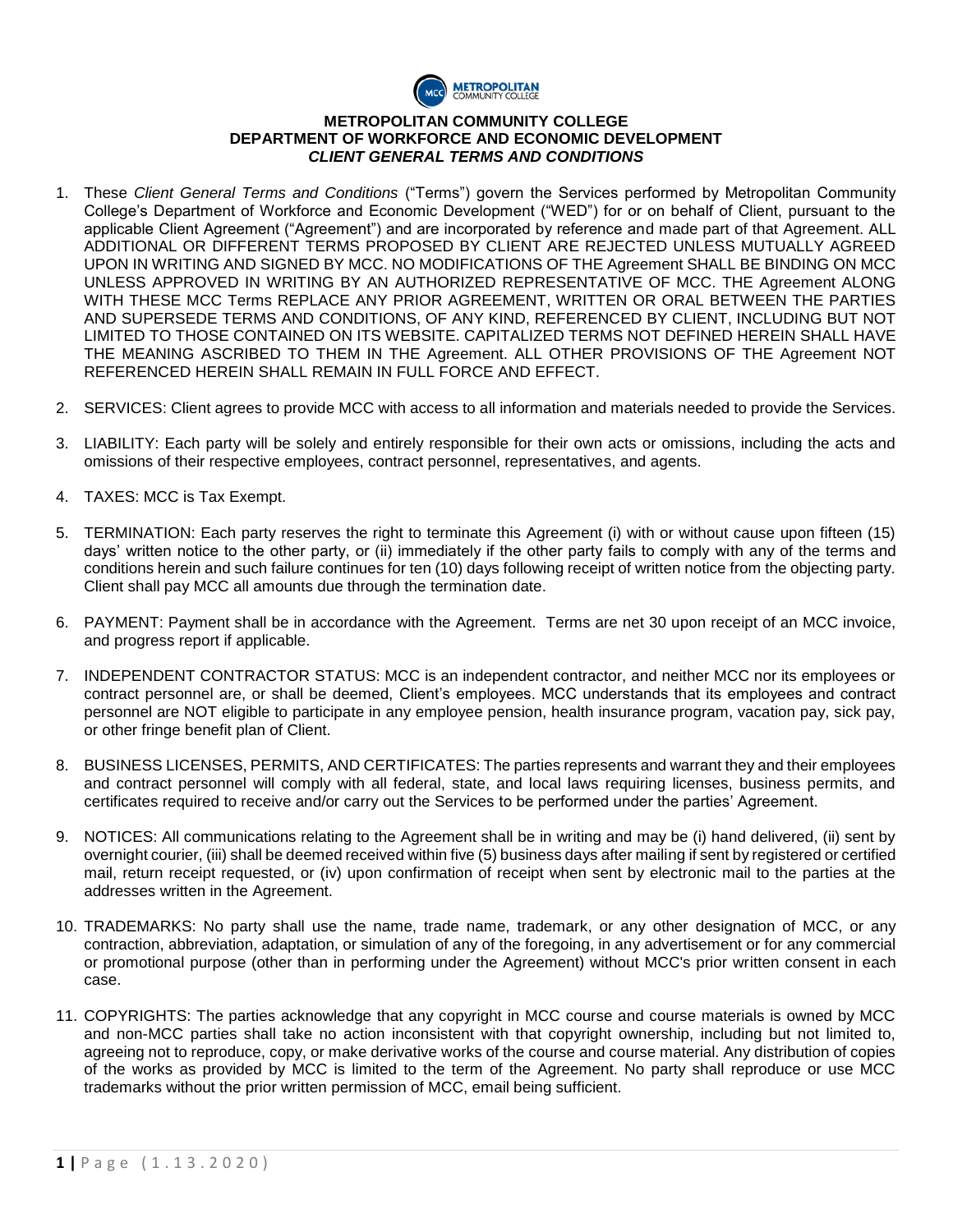- 12. CONFIDENTIAL INFORMATION; FERPA: Except as may be required by the purpose of the Agreement or by law, each party understands and agrees that any disclosure or use of MCC's confidential or proprietary information is prohibited and may result in irreparable injury to MCC and warrant MCC to seek injunctive relief. Client's access to and transmission of the education records of any MCC student shall be in compliance with the Family Educational Rights and Privacy Act and its regulations.
- 13. BINDING EFFECT/NO THIRD PARTY BENEFICIARIES: The Agreement is for the benefit only of the parties hereto. No third party may enforce or rely upon any obligation of, or the exercise of or failure to exercise any right of, MCC or Client in the Agreement. Nothing in the Agreement, whether express or implied, is intended to create any rights or remedies of any third party beneficiary.
- 14. NON-WAIVER: No covenant, term or condition, or the breach thereof, shall be deemed waived, except by written consent of the party against whom the waiver is claimed, and then only to the extent of such written consent. Acceptance by a party of any performance by another party after the time the same shall have become due shall not constitute a waiver by the first party of the breach or default unless otherwise expressly agreed to in writing.
- 15. FORCE MAJEURE:
	- (a) If a Force Majeure Event occurs, the party that is prevented by that Force Majeure Event from performing any one or more obligations under the Agreement (the "Nonperforming Party") will be excused from performing those obligations, on condition that: (1) the Nonperforming Party used reasonable efforts to perform its obligations; (2) the Nonperforming Party's inability to perform its obligations is not due to its failure to take reasonable measures to protect itself against the event or circumstances giving rise to the Force Majeure Event, and (3) the Nonperforming Party complies with its obligations under Subsection (c).
	- (b) "Force Majeure Event" means, with respect to a party, any event or circumstance, regardless of whether it was foreseeable, that was not caused by that party and that prevents a party from complying with any of its obligations under the Agreement, except that a Force Majeure Event will not include the Covid-19 Pandemic.
	- (c) Upon occurrence of a Force Majeure Event, the Nonperforming Party shall promptly notify the other party of occurrence of the Force Majeure Event, its effect on performance, and how long that party expects it to last. Thereafter the Nonperforming Party shall update that information as reasonably necessary. During a Force Majeure Event, the Nonperforming Party shall use reasonable efforts to limit damages to the other party and to resume its performance under the Agreement.
- 16. NO JOINT VENTURE: Nothing contained in the Agreement shall be construed as creating a joint venture, partnership, or employment or agency relationship between the parties.
- 17. NO COMPETITION/SOLICITATION: Client agrees not to, directly or indirectly, solicit, recruit, employ, or contract with an MCC employee, contractor, representative, agent, or affiliate in connection with this Agreement for a period of one (1) year following the termination of this Agreement, or Client shall pay a fee equivalent to one-half (1/2) of such person's annual compensation, which fee represents a reasonably foreseeable estimate of damages MCC would incur as a result of breach of this Subsection, which amount shall not to be construed as a penalty.
- 18. POWERS AND AUTHORITY: Neither party may sign any document, perform any act, or make any commitment nor undertaking on behalf of the other party without such other party's express written consent.
- 19. NON-DISCRIMINATION: The parties agree not to discriminate against any employee or applicant for employment because of race, color, religion, age, sex, sexual orientation, gender identity, disability, national origin, veteran status or any other status protected by applicable law. The parties shall also abide by the requirements of 41 CFR § 60- 300.5(a), and 41 CFR § 60-741.5(a). These regulations prohibit discrimination against qualified protected veterans and qualified individuals on the basis of disability, and require affirmative action by covered prime contractors and subcontractors to employ and advance in employment qualified protected veterans and individuals with disabilities.
- 20. ANTI-DISCRIMINATION AGAINST ISRAEL: In accordance with Missouri Revised Statute Section 34.600, titled the "Anti-Discrimination Against Israel Act," each party certifies it is not currently actively or indirectly engaged in and shall not, for the duration of the contract, actively or indirectly engage in a boycott of goods or services from the State of Israel and shall otherwise comply with the provisions of R.S.Mo. § 34.600.
- 21. MINORS: Each party acknowledges that the services may include activities involving minors. Each party agrees to inform the other party if they have any knowledge of any injuries, or suspected abuse or neglect of any minor participant, and to report the same to the appropriate authorities pursuant to state and federal law.